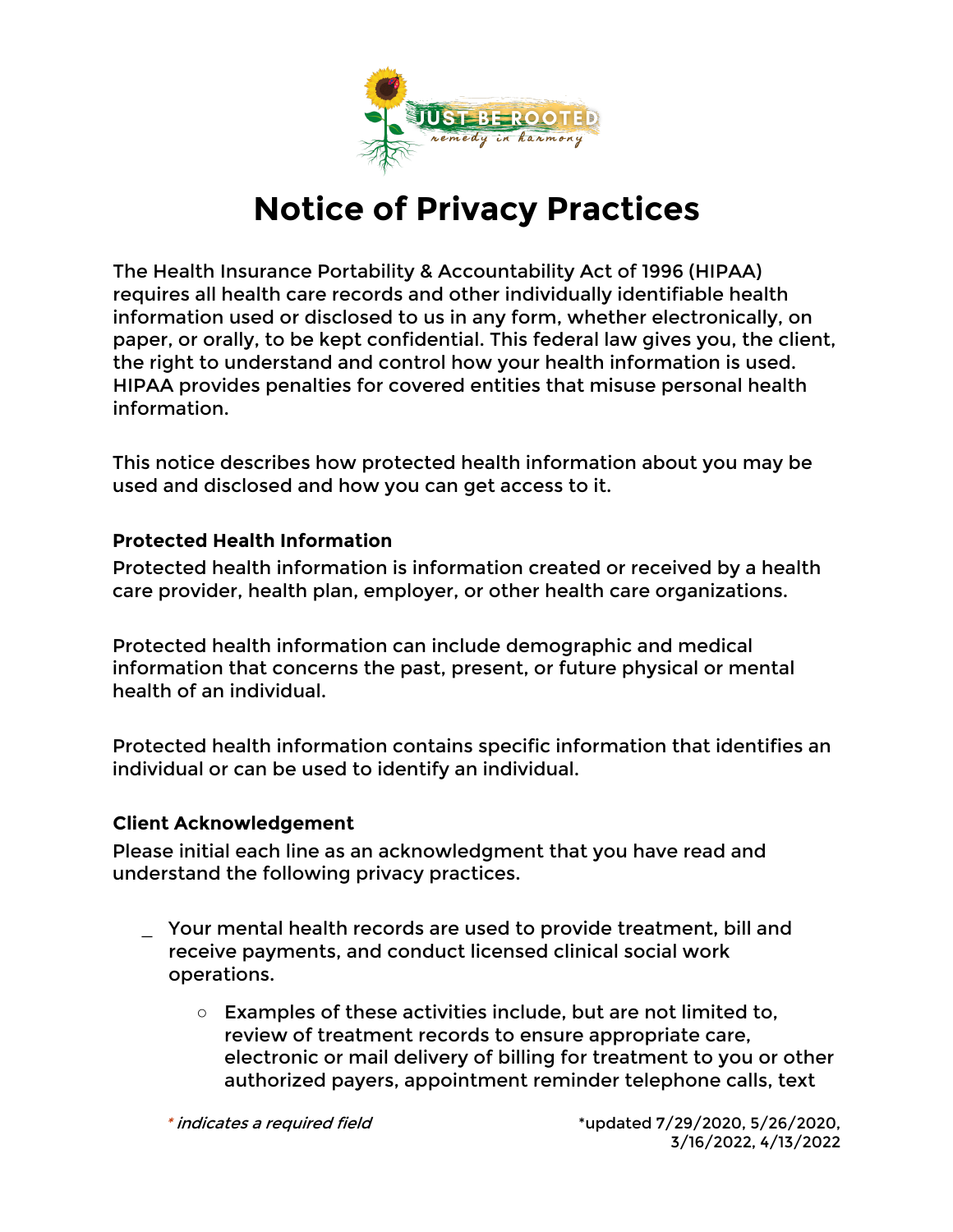messaging, or email, and records review to ensure completeness and quality of care.

- Use and disclosure of mental health records is limited to the internal use outlined above, except required by law or authorized by the patient or legal representative.
- \_ Federal and State laws require abuse, neglect, domestic violence, and threats to be reported to social services or other protective agencies. If such reports are made, they will be disclosed to you or your legal representative unless disclosure increases the risk of further harm.
- \_ Disclosed information will be limited to the minimum necessary.
	- You may request an account (SimplePractice) for any uses or disclosures other than those described above.
- \_ You, or your legal representative, may request your records to be disclosed to yourself or any other entity.
	- Your request must be made in writing, clearly identify the person authorized to request the release, specify the information you want to be disclosed, the name and address of the entity you want the information released to, the purpose, and the expiration date of the authorization.
	- Any authorization provided may be revoked in writing at any time.
	- Psychotherapy notes are part of your mental health records. Just Be Rooted has 15 days to respond to a disclosure request.
- You may request corrections to your records.
- \_ A request for disclosure may be denied under the following circumstances:
	- Disclosure would likely endanger the life or physical safety of you or another person
	- The requested information references other persons, except another healthcare provider
	- If released to a legal representative would likely result in harm.
- \_ If a request for disclosure is denied for reasons outlined in Section 6, you or your legal representative may request a review of the denial.
	- A review will be conducted by another licensed healthcare provider appointed by the original reviewer, who was not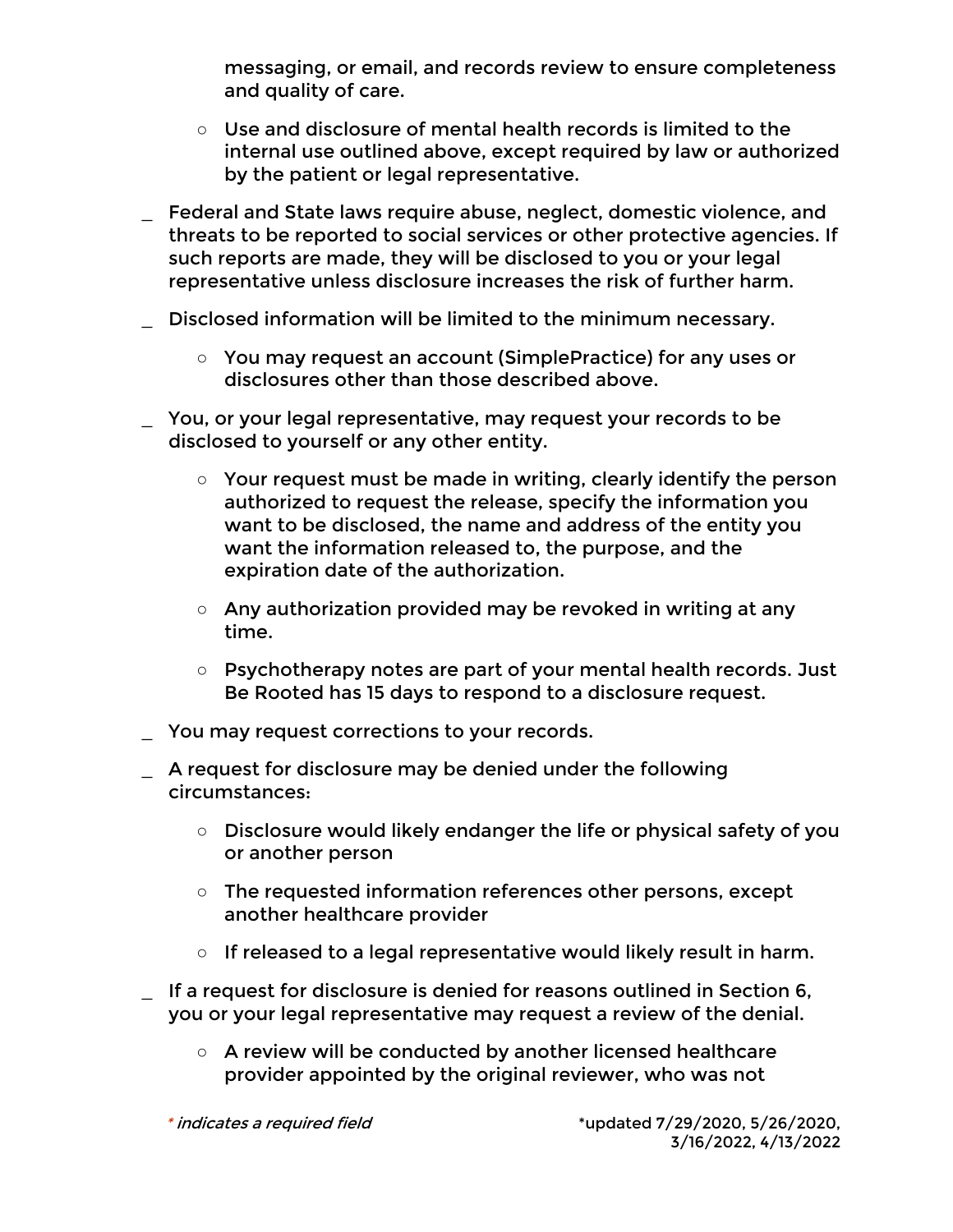involved in the original decision to deny access.

- A review will be concluded within 30 days.
- \_ You may request that we restrict the uses and disclosures outlined in Section 1. However, we are not required to agree to the restrictions. If an agreement is made to restrict use or disclosure, we will be bound by such restriction until revoked by you or your legal representative in writing except when disclosure is required by law or in an emergency.
	- We may also revoke such restrictions regarding information gathered as required by law or in an emergency.
	- We may also revoke such restrictions, but information gathered while the restriction was in place will remain restricted by such an agreement.
- \_ If you wish to complain about privacy-related issues you may contact the Secretary of the Department of Health and Human Services, Hubert H. Humphrey Building, 200 Independence Avenue SW, Washington DC, 20201.
	- In any case, there will not be any retaliation against you or your legal representative for filing a complaint.
- \_ This agreement may be modified or amended as required by law or in the course of health care operations.

## **Client Signature**

I, \_\_\_\_\_\_\_\_\_\_\_\_\_\_\_\_\_\_\_\_\_\_\_\_\_\_\_\_\_\_\_\_\_\_\_\_ have read and understood this privacy notice and my rights concerning use and disclosure of protected health information.

\_\_\_\_\_\_\_\_\_\_\_\_\_\_\_\_\_\_\_\_\_\_\_\_\_\_\_\_\_\_\_\_\_\_\_\_\_\_\_\_\_

\_\_\_\_\_\_\_\_\_\_\_\_\_\_\_\_\_\_\_\_\_\_\_\_\_\_\_\_\_\_\_\_\_\_\_\_\_\_\_\_\_

\* Client Signature \* No. 2016 and 2017 and 2018 and 2018 and 2018 and 2018 and 2018 and 2018 and 2019 and 2019 and 2019 and 2019 and 2019 and 2019 and 2019 and 2019 and 2019 and 2019 and 2019 and 2019 and 2019 and 2019 and

Legal Guardian/Representative Name (if applicable)

\_\_\_\_\_\_\_\_\_\_\_\_\_\_\_\_\_